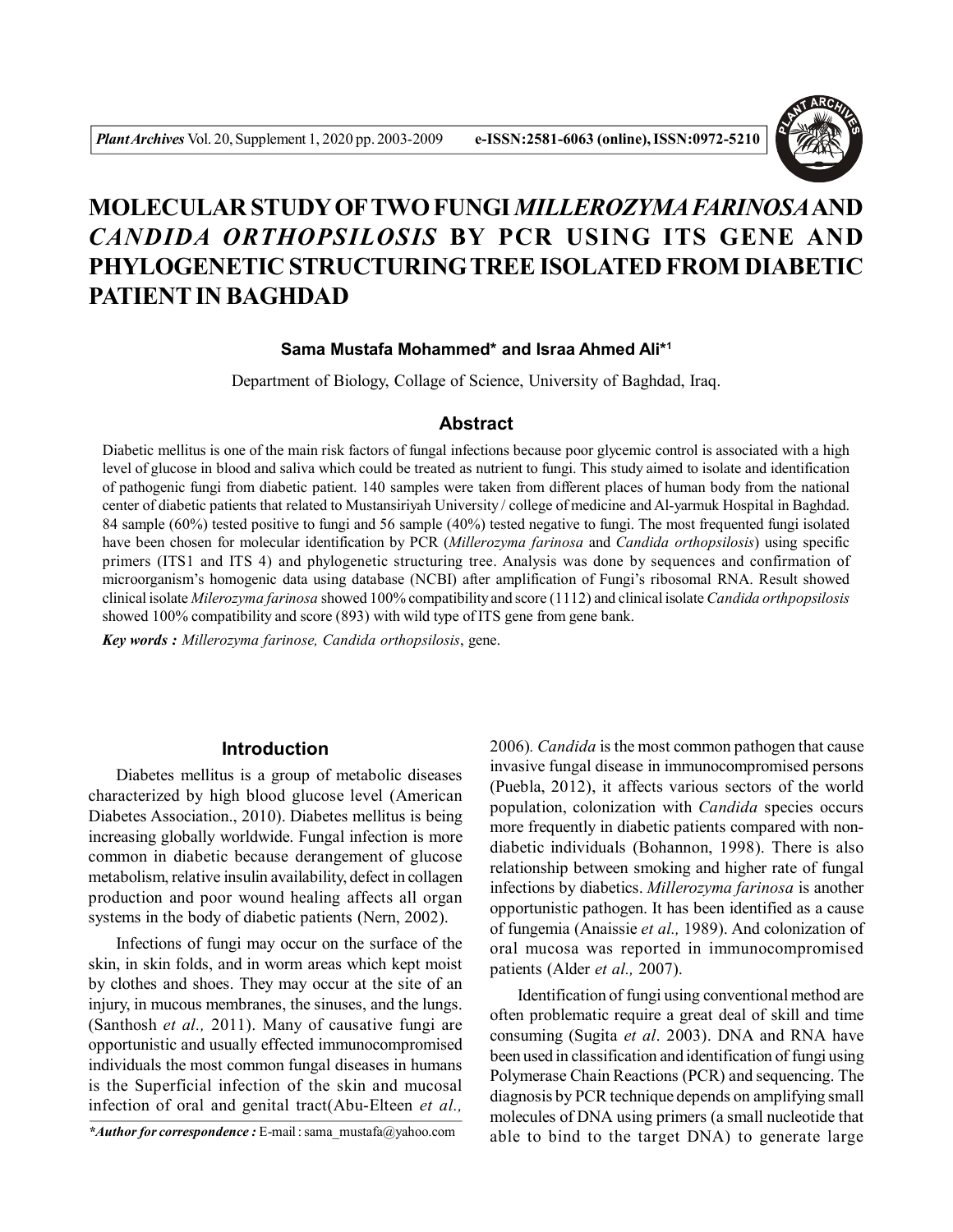quantities of a specific DNA from a complex DNA template in a simple enzymatic reaction in only few hours (Aswad, 2018).

In this study *Millerozyma farinosa* and *Candida orthopsilosis* were isolated from diabetic patients that the first molecular study in Baghdad.

# **Materials and Methods**

#### **Culture media**

In this study sabourauds dextrose agar (SDA) (Oxoid/ England) was used as fungal medium prepared according to the instructions of the Manufacture Company. Then Chloramphenicol solution of 0.05 g/L added to the agar solution to inhibit the growth of bacteria.

#### **Sample collection**

This study carried out on diabetic patient from national center of diabetic patients that related to Al Mustansiriyah university/College of Medicine and Alyarmuk Hospital in Baghdad. Swaps were taken from different places of human body such as (skin, mouth, ear, eye, nail and vagina) using sterile transport media swabs.

#### **Direct microscope examination**

Swaps were subjected for direct examination by taking rubbing the swaps on a clean slides mounted with a drop of lactophenol cotton blue and covered with a covers slip. Then examined under the microscope looking for fungal elements (Ali, 2017).

#### **Identification and diagnosis of fungi**

The diagnosis of fungi was depend on the colony morphology and color on pertri dishes from both sides, in addition to the shape of sporangium if found and spores according to Kidd *et al*., (2016).

#### **Identification of fungi by PCR using ITS gene**

The most frequented fungi isolated have been chosen for molecular identification by PCR.

#### **DNA Extraction**

Genomic DNA was isolated from fungal growth according to the protocol of ABIOpure Extraction, at first loopful of grown hypha was suspended in  $500\mu$ l of Buffer YL in 1.5 ml micro-centrifuge for pellet cells. Then 7.5 $\mu$ l of 20mg/ml lyticase was added and mix gently. Then mixes were incubated at 37°C for 30 - 60 min to digest the cell wall. After incubation, cell pelleted using centrifuge at 5,000 x g for 5 min. The supernatant then removed and cell pellet was re-suspended completely in  $200\mu$ l of Buffer CL. And  $20\mu$ l of Proteinase K solution (20 mg/ml) was added to the tube and mixed vigorously using vortex and Incubated at 56°C for 15 min for protein digestion. After complete lysis, the lysis mixture will turn to clear from turbid. After that 200µl of Buffer BL was added to the tube then the tube mixed thoroughly using vortex and Incubated at  $70^{\circ}$ C for 10 min also  $200 \mu$ l from absolute ethanol was added to the sample this help DNA associated with mini column, pulse-vortex to mix the sample thoroughly. After addition of ethanol, All of the mixture was transferred to the mini column carefully, then centrifuge for 1 min at  $6,000 \times g$  above ( $\geq 8,000$  rpm), and the collection tube was replace with new one. If the mixture has not passed completely through the membrane, centrifuge again a full speed  $(>13,000 \text{ x g})$  until all of the solution has passed through. Then  $600\mu$ l From Buffer BW was Added to the mini column, and centrifuge for 1 min at  $6,000 \times g$  above ( $>8,000$  rpm) and the collection tube was replaced with a new one. After that 700µl From Buffer TW 700µl was applied. Centrifuge for 1 min at 6,000 x g above  $(>8,000$  rpm). The pass-through was discarded and the mini column was reinserted back into the collection tube. The mini column was Centrifuge at full speed  $(>13,000 \times g)$  for 1 min to remove residual wash buffer, then the mini column was placed into a fresh 1.5 ml tube. And 200µl From Buffer AE was added and Incubated for 1 min at room temperature, then Centrifuge at full speed  $(>13,000 \text{ xg})$  for 1min.

# **Quantitation of DNA**

Quantus Florometer was used to detect the concentration of extracted DNA. For 1 µl of DNA, 199 µl of diluted Quanty Flour Dye was mixed. After 5min incubation at room temperature, DNA concentration values were detected.

#### **Reaction Setup and Thermal Cycling**

After extraction of DNA the PCR components was performed in a total volume 25 µl as shown in the table (1.1):

#### **PCR program**

The thermal cycling condition was done as follow (1.2)

#### **Agarose Gel Electrophoresis**

 After PCR amplification, agarose gel electrophoresis was adopted to confirm the presence of amplification. PCR was completely dependable on the extracted DNA criteria.

Preparation of agarose :

100 ml of 1X TAE was taken in a beaker.

- 1. 1 gm (for 1%) agarose was added to the buffer.
- 2. The solution was heated to boiling (using water bath) until all the gel particles were dissolved.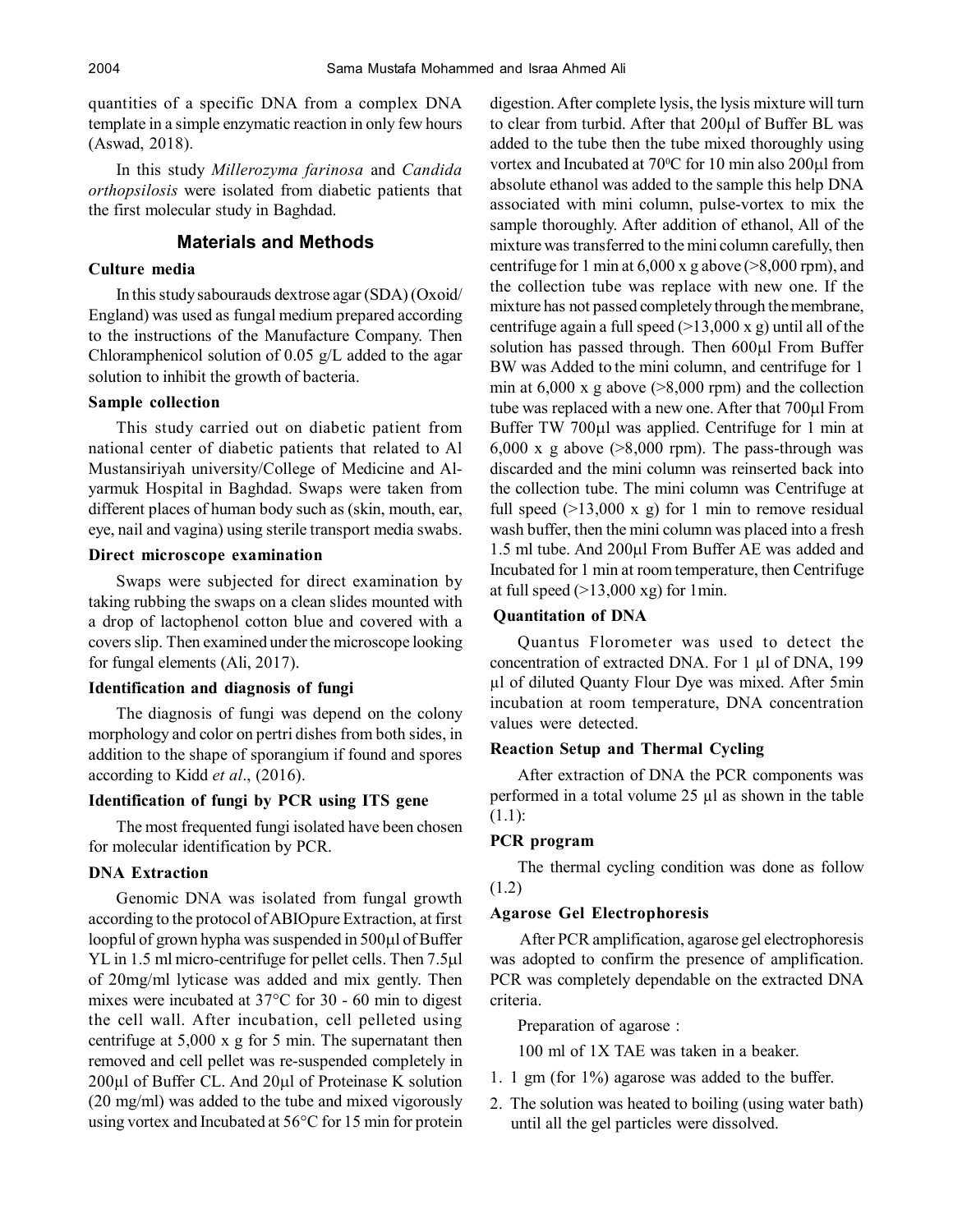| <b>Master mix</b><br>components | <b>Stock</b>                                                    | Unit    | Final | Unit  | <b>Volume</b><br>1 Sample |  |
|---------------------------------|-----------------------------------------------------------------|---------|-------|-------|---------------------------|--|
| Master Mix                      | 2                                                               | X       |       | X     | 12.5                      |  |
| Forward primer                  | 10                                                              | $\mu$ M |       | μM    |                           |  |
| Reverse primer                  | 10                                                              | $\mu$ M |       | μM    |                           |  |
| Nuclease Free Water             |                                                                 |         |       |       | 7.5                       |  |
| <b>DNA</b>                      |                                                                 | ng/µl   |       | ng/µl | 3                         |  |
| Total volume                    |                                                                 |         |       |       | 25                        |  |
| Aliquot per single rxn          | $22 \mu$ l of Master mix per tube and add 3 $\mu$ l of Template |         |       |       |                           |  |

**Table (1.1):** Showed mixture Component required for PCR reaction.

**Table (1.2):** Showed amplification reaction program of PCR.

| <b>Steps</b>                | °C | m:s   | Cycle |
|-----------------------------|----|-------|-------|
| <b>Initial Denaturation</b> | 95 | 05:00 |       |
| Denaturation                | 95 | 00:30 | 30    |
| Annealing                   | 55 | 00:30 |       |
| Extension                   | 72 | 00:30 |       |
| Final extension             | 72 | 07:00 |       |
| Hold                        | 10 | 10:00 |       |

- 3. 1l of Ethidium Bromide (10mg/ml) was added to the agarose.
- 4. The agarose was stirred in order to get mixed and to avoid bubbles.
- 5. The solution was allowed to cool down at 50-60C°.

#### **Casting of the horizontal agarose gel**

 The agarose solution was poured into the gel tray after both the edges were sealed with cellophane tapes and the agarose was allowed to solidfy at room temperature for 30 minutes. The comb was carefully removed and the gel was placed in the gel tray. The tray was filled with 1X TBE-electrophoresis buffer until the buffer reached 3-5 mm over the surface of the gel.

#### **DNA loading**

 PCR products were loaded directly. For PCR product, 5µl was directly loaded to well. Electrical power was turned on at  $1v/cm^2$  for 1h. DNA moves from Cathode to plus Anode poles. The Ethidium bromide stained bands in gel were visualized using Gel imaging system.

#### **Standard Sequencing**

 PCR product were send for Sanger sequencing using ABI3730XL, automated DNA sequencer, by Macrogen Corporation – Korea. The results were received by email then analyzed using genious software.

### **Results**

#### **Samples were examined**

In this study 140 specimen were collected from

different places of diabetic patients diagnosed clinically by a specialist doctor and blood tests which include fasting blood sugar values (FBS) and other tests from national center of diabetic patients that related to Mustansiriyah University / college of medicine and Alyarmuk Hospital in Baghdad. Using sterile transport media swabs.

The study was carried out on

140 patients there age were ranging from 20 to 84 years with mean 52 years. The fungal infection recorded among females 71 (50.71%) which were higher than males 69 (49.29%). Identification of fungal infection in this study was based on direct microscopic examination using lacto phenol blue smears which were showed the fungal element in 30 (21%) samples of the total cases, while in culture fungal growth were positive in 84 (60%) samples of the total cases and 56 sample (40%) were negative to fungi. From the total positive cases 84 (60%) *Milerozyma farinosa* and *Candida orthopsilosis* represented the most frequently isolated yeast that showed 10 isolates  $(6.6 \%)$  and 9 isolates  $(6.0 \%)$  respectively.

### **Identification of fungi by PCR using ITS gene**

Two of fungi isolated have been chosen for molecular identification by PCR. Using specific primers (ITS1 and ITS4) in two clinical isolates (*Millerozyma farinosa and Candida orthopsilosis*).

#### **Extraction Genomic DNA**

Genomic DNA was extracted successfully from 2 isolates using ABIOpure Extraction kit after the activation of isolates from clinical samples, the kit provide a simple and convenient technique to isolates high quality and purity DNA from fungi. Quantus Florometer was used to detect the concentration of extracted DNA. Concentration of *Millerozyma farinosa* (16 ng/ml) *and Candida orthopsilosis* (8.4 ng/ml).

# **Detection of ITS region in** *Millerozyma farinosa and Candida orthopsilosis*

Polymerase chain reaction ( PCR) preformed for detection of ITS gene region in *Millerozyma farinosa and Candida orthopsilosis*, samples show positive result for ITS region with PCR product > 500 pb. Genomic DNA of isolates was recognized and complementary to ITS primer sequence and represented by the presence of a single band in molecular weight *Millerozyma farinosa* (669bp) and *Candida orthopsilosis* (512bp). The results demonstrated that ITS1 and ITS4 primer based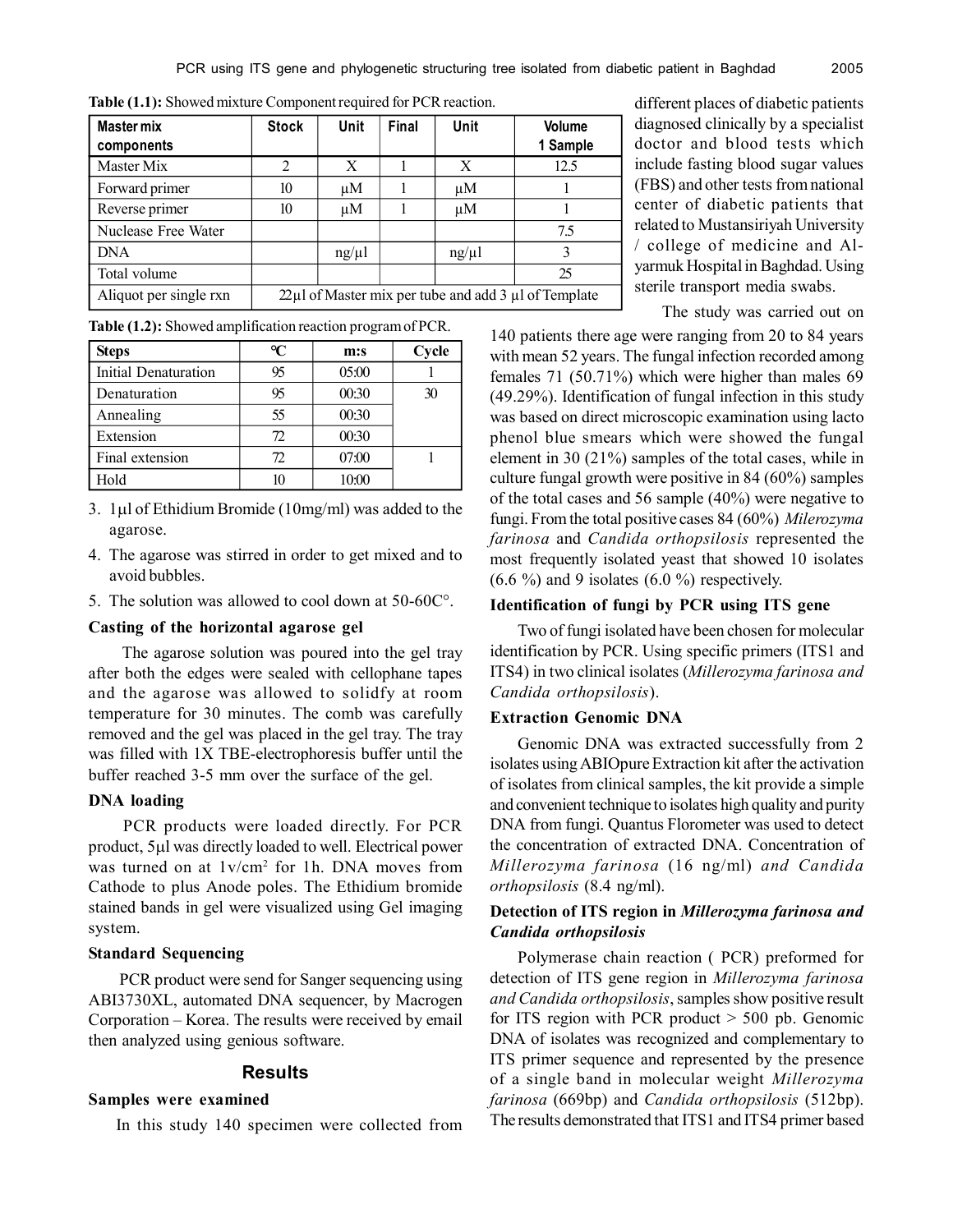PCR method had high sensitivity and specificity in detection of fungi. The figure show agarose gel electrophoresis for amplification of ITS region.

#### **Sequencing and alignment of NCBI**

PCR product samples were sent for sequence analysis of *Millerozyma farinosa and Candida orthopsilosis.* The samples were treated with ABI3730XL Applied biosystem machine, automated DNA sequencer, by Macrogen Corporation– Korea Company. The result of sequence analysis was analyzed by blast in the National centre biotechnology information (NCBI) online.

Clinical isolate *Milerozyma farinosa* showed 100% compatibility and score (1112) and clinical isolate *Candida orthpopsilosis* showed 100% compatibility and score (893) as shown in the table.

The table represent description and identities of

sequences in fungi *Millerozyma farinose* and *Candida orthopsilosis,* which analysed by the blast in the National centre Biotechnology Information (NCBI).

### **Submission of local Iraq isolate in NCBI**

The 18S Rrna gene of *Millerozyma farinosa* were registered after the correspondence of the National Centre Biotechnology Information (NCBI) and obtained accession number and became a reference to Iraq and Middle East. It is available for download at https:// www.ncbi.nlm.nih.gov/nuccore/1682061222/ MN062264.

#### **Phylogenetic tree structuring**

The phylogenetic tree diagrammatic by Molecular Evolutionary Genetics Analysis (MEGA) software version 6.0 sequences that showed neighbor-joining species and reflect the actual evolutionary pathways.



**Fig (1.1):** Represented Agarose gel electrophoresis for amplification of ITS region to *Millerozyma farinosa and Candida orthopsilosis.*

|  |  | Table (1.3): Represent description and identities of four fungi. |  |  |  |
|--|--|------------------------------------------------------------------|--|--|--|
|--|--|------------------------------------------------------------------|--|--|--|

| <b>Description</b>                              | <b>Maxscore</b> | <b>Total score</b> | Querycover | <b>Evalue</b> | <b>Identities</b> | <b>Accession</b> |
|-------------------------------------------------|-----------------|--------------------|------------|---------------|-------------------|------------------|
| Millerozyma farinosa culture CBS:2768 internal  | 1112            | 1112               | $100\%$    | $\Omega$      | 100%              | KY104529.1       |
| transcribed spacer 1, partial sequence; 5.8S    |                 |                    |            |               |                   |                  |
| ribosomal RNA gene and internal transcribed     |                 |                    |            |               |                   |                  |
| spacer 2, complete sequence; and large subunit  |                 |                    |            |               |                   |                  |
| ribosomal RNA gene, partial sequence.           |                 |                    |            |               |                   |                  |
| Candida orthopsilosis strain SLDY-266 small     | 893             | 893                | $100\%$    | 0             | 100%              | KY104529.1       |
| subunit ribosomal RNA gene, partial sequence,   |                 |                    |            |               |                   |                  |
| internal transcribed spacer 1, ; 5.8S ribosomal |                 |                    |            |               |                   |                  |
| RNA gene and internal transcribed spacer 2,     |                 |                    |            |               |                   |                  |
| complete sequence; and large subunit ribosomal  |                 |                    |            |               |                   |                  |
| RNA gene, partial sequence.                     |                 |                    |            |               |                   |                  |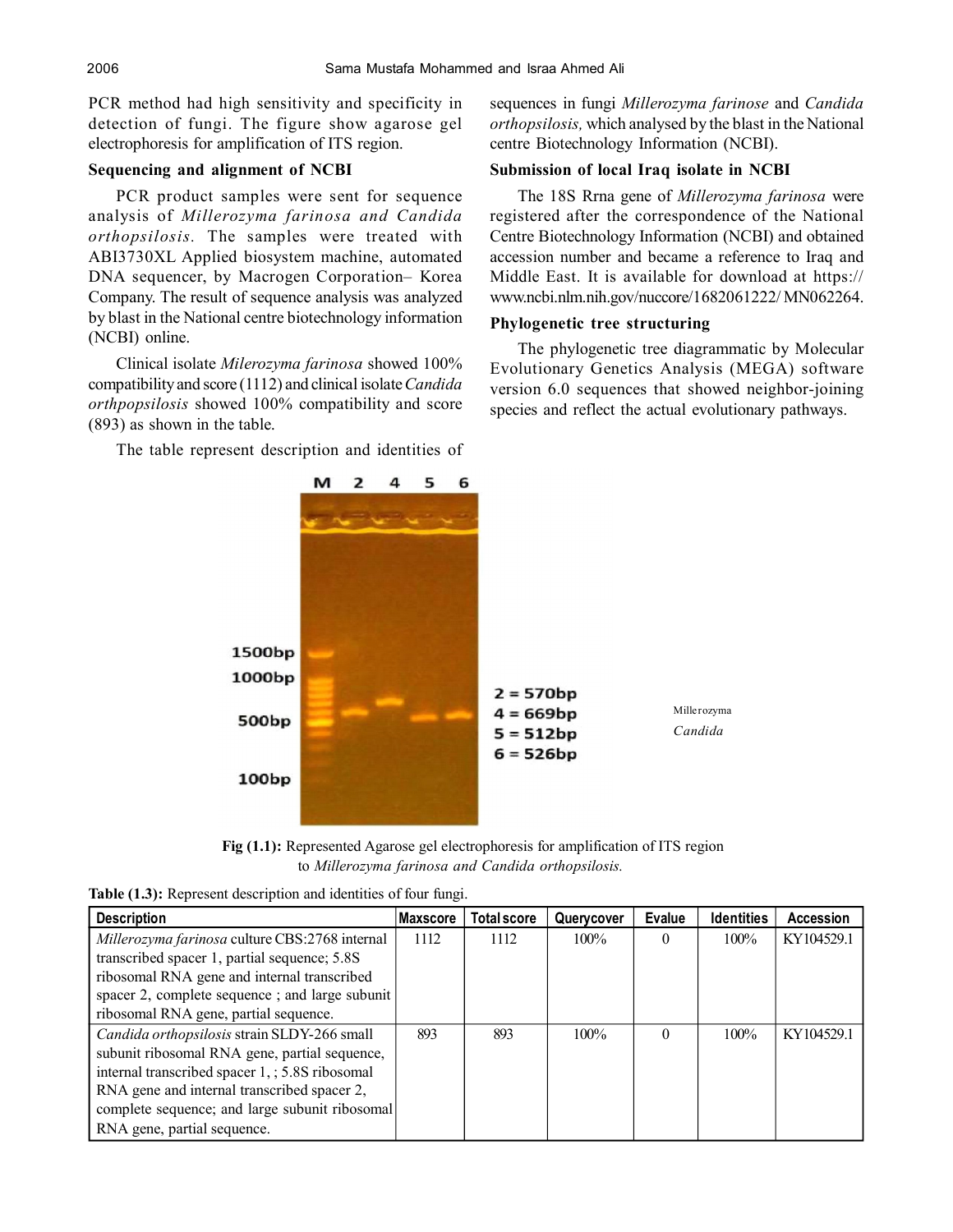

**Fig (1.2):** *Candida orthopsilosis* neighbor-joining tree of 18S rRNA gene.

*Candida orthopsilosis* **sequencing:**

**\_ITS1:**

CCTGCGGAAGGATCATTACAGAATGAAAGTGCTTAACTGCATTTTTTTACACATGTGTTTTTCTTTTTTTGAAAACTTTGCTTT GGTGGGCCCACGGCCTGCCAGAGATTAAACTCAACCAAATTTTATTTAAAGTCAACTGATTAACTAATAGTCAAAACTTTCA ACAACGGATCTCTTGGTTCTCGCATCGATGAAGAACGCAGCGAAATGCGATAAGTAATATGAATTGCAGATATTCGTGAAT CATCGAATCTTTGAACGCACATTGCGCCCTTTGGTATTCCAAAGGGCATGCCTGTTTGAGCGTCATTTCTCCCTCAAACCTTC GGGTTTGGTGTTGAGCGATACGCTGGGTTTGCTTGAAAGAAAGGCGGAGTATAAACTAATGGATAGGTTTTTTTCCACTCA TTGGTACAAACTCCAAAATTCTTCCAAATTCGACCTCAAATCAGGTAGGACTACCCGCTGAACTTAAGCATA

# **5\_ITS4:**

TATGCTTAAGTTCAGCGGGTAGTCCTACCTGATTTGAGGTCGAATTTGGAAGAATTTTGGAGTTTGTACCAATGAGTGGAAA AAAACCTATCCATTAGTTTATACTCCGCCTTTCTTTCAAGCAAACCCAGCGTATCGCTCAACACCAAACCCGAAGGTTTGAGG GAGAAATGACGCTCAAACAGGCATGCCCTTTGGAATACCAAAGGGCGCAATGTGCGTTCAAAGATTCGATGATTCACGAAT ATCTGCAATTCATATTACTTATCGCATTTCGCTGCGTTCTTCATCGATGCGAGAACCAAGAGATCCGTTGTTGAAAGTTTTGA CTATTAGTTAATCAGTTGACTTTAAATAAAATTTGGTTGAGTTTAATCTCTGGCAGGCCGTGGGCCCACCAAAGCAAAGTTTT CAAAAAAAGAAAAACACATGTGTAAAAAAATGCAGTTAAGCACTTTCATTCTGTAATGATCCTTCCGCAGG **ITS1:**

TGGTATCTTGCCAGCGCTTAATTGCGCGGCGAGTGCTATTAGAAGTCCATAAGTTCTTACACACAGTGTTTTTTGTTTGTGAA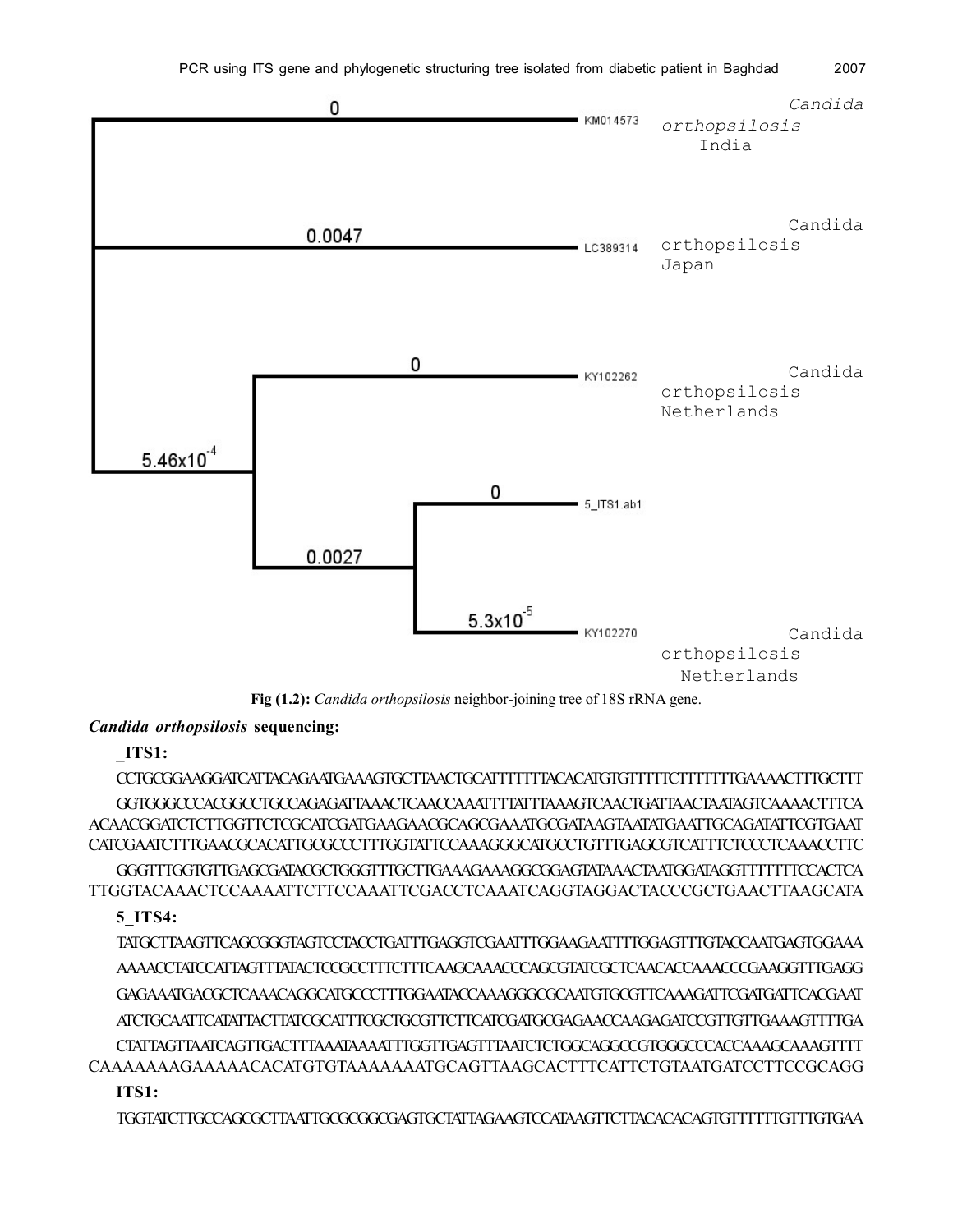

**Fig (1.3):** *Millerozyma farinosa* neighbor-joining tree of 18S rRNA gene.

AAAAAATTACTTTGGTCTGGAGCTAGAAATAGTTTTGGGCCAGAGGACAACCTAACTTCAATTTATATTGAATTGTTTTTAAA TTTATTTGTCAAATTATTGATATTAATCAAAAATCTTCAAAACTTTCAACAACGGATCTCTTGGTTCTCGCATCGATGAAGAAC GCAGCGAAATGCGATAAGTAATATGAATTGCAGATTTTCGTGAATCATCGAATCTTTGAACGCACATTGCGCCCTTTGGTAT TCCAAAGGGCATGCCTGTTTGAGCGTCATTTCTCTCTCAAACCGCAAGGTTTGGTGTTGAGCGATATAGATATTCAGTATCTA TTTGCTTGAAATGGATTGGCATGAGTATTTACAGTAGATAAATGCCGTTTGACTCTTCAATGTATTAGGTCTAACCAACTCGT TGAAACAGTTAGCGGTAGTATCTGTGTAAAAGAGGCTCGGCCTTACAACAATCTACAAAGTTTGACCTCAAATCAGGTAGG AATACCCGCTGAACTTAAGCATA

# **ITS4:**

TATGCTTAAGTTCAGCGGGTATTCCTACCTGATTTGAGGTCAAACTTTGTAGATTGTTGTAAGGCCGAGCCTCTTTTACACAG ATACTACCGCTAACTGTTTCAACGAGTTGGTTAGACCTAATACATTGAAGAGTCAAACGGCATTTATCTACTGTAAATACTCA TGCCAATCCATTTCAAGCAAATAGATACTGAATATCTATATCGCTCAACACCAAACCTTGCGGTTTGAGAGAGAAATGACGC TCAAACAGGCATGCCCTTTGGAATACCAAAGGGCGCAATGTGCGTTCAAAGATTCGATGATTCACGAAAATCTGCAATTCAT ATTACTTATCGCATTTCGCTGCGTTCTTCATCGATGCGAGAACCAAGAGATCCGTTGTTGAAAGTTTTGAAGATTTTTGATTA ATATCAATAATTTGACAAATAAATTTAAAAACAATTCAATATAAATTGAAGTTAGGTTGTCCTCTGGCCCAAAACTATTTCTA GCTCCAGACCAAAGTAATTTTTTTTCACAAACAAAAAACACTGTGTGTAAGAACTTATGGACTTCTAATAGCACTCGCCGCGC AATTAAGCGCTGGCAAGATACCA